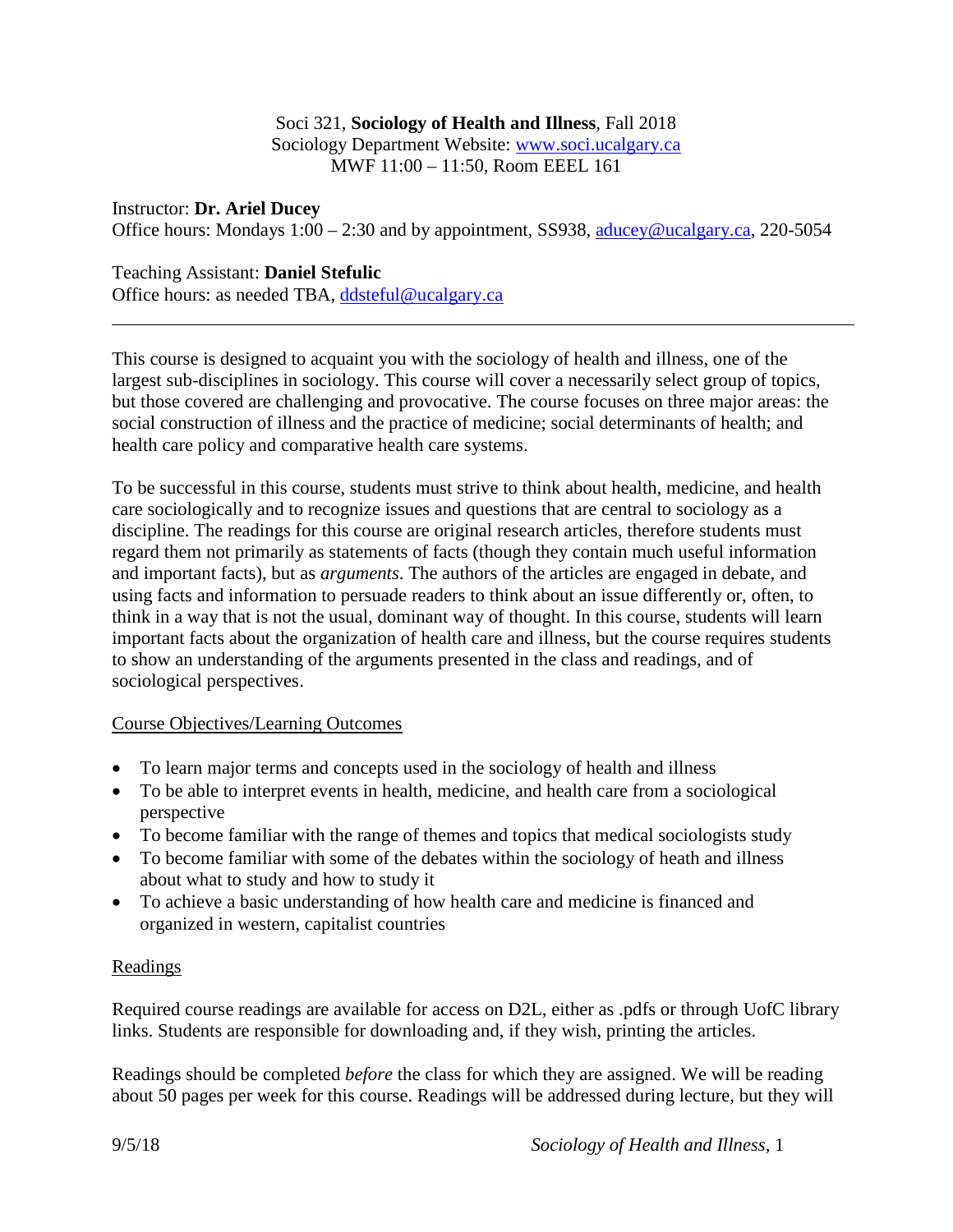not always be covered in detail—rather they will be used as starting point for more advanced discussion. Your experience of the lecture will depend on whether you have done the readings in advance. I may add, omit, or change some readings during the semester as needed. Any changes in the course schedule will be announced in class and on D2L. Students are responsible for attending class and checking the D2L site regularly.

### Course website on D2L

*You should plan to log on to the course site about every other day*. The site is used to post slides from lecture, deadlines, changes to the course schedule (which will also be announced in class), optional readings, helpful links, and anything else that you might find interesting.

#### Examinations

There will be three examinations in this course: two midterms and a final. They will consist of multiple-choice questions and possibly one or two short answer questions. The multiple choice portion of the exams are not cumulative. Short answer questions may be cumulative. The exams will be based on the assigned reading and any material presented in class. Exam study guides will be provided on D2L about one week prior to each exam. Additional aids are *not* allowed for the exams.

#### In-class "work days" & informal assignments

There will be four in-class work days (see the schedule) during the term, in which we will "flip the classroom." There will be no lecture on these days, but instead we will use the time for organized, interactive activities, in which students can more deeply explore the concepts and controversies discussed in the course. For each of these work days, advance preparation will be required (typically watching a video and/or re-reading a class article) and in some cases submitted ahead of time (via D2L). Preparation work will be due no later than 4:00 p.m. on the day *before* the in-class work day (so: Sept 18, Sept 30, Oct 18, Nov 29). In addition, there will be, on occasion, informal assignments carried out in class (such as written responses to prompts or reflection pieces). These assignments will be given one of four possible marks, listed below. These marks cannot be appealed. At the end of the term, these assignments will be used to adjust your grade, however the assignments will not be used to pull grades down, only as a bonus when earned. If your final average on these assignments is higher than your final course average, the assignment average will be used to calculate a 5% bonus. The average of these assignments will also be weighted such that the in-class work days count for 80% of this grade component, and all other informal work counts for 20%.

- $0 =$  assignment not completed, or late
- $5$  = participation, less than satisfactory effort or quality
- $8 =$  participation, good effort or quality
- $10 =$  participation, excellent effort or quality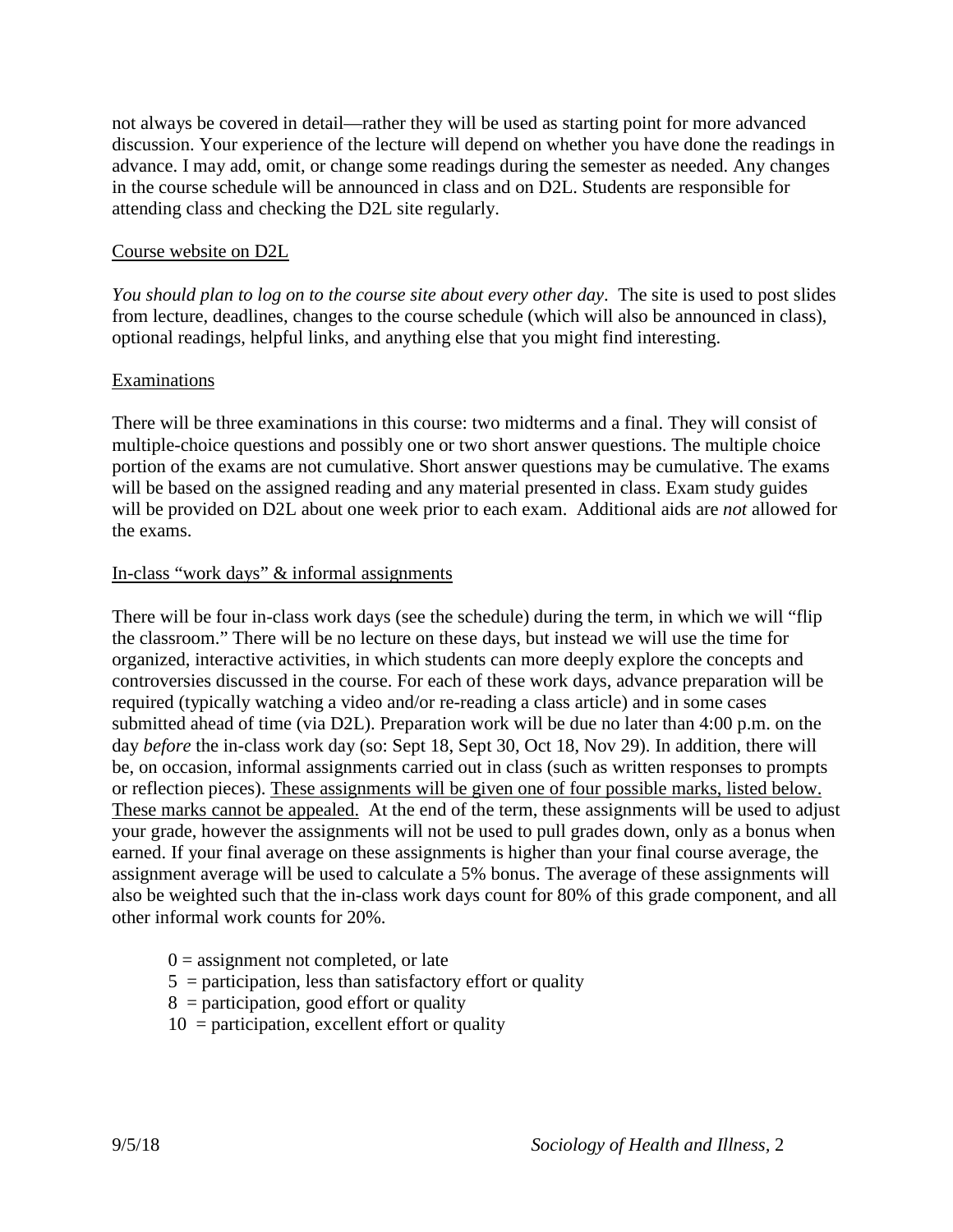### Grading

Your final grade will be computed as follows:

| 1. Exam 1 | 30% |
|-----------|-----|
| 2. Exam 2 | 35% |
| 3. Exam 3 | 35% |

Bonus grade element:

4. Other assignments 5% (80% prep for in-class work days, 20% other assignments)

You are not required to pass a particular course component in order to pass the course as a whole. The following scale converts percentage grades to letter grades for this class.

| $A+=95-100$ | $B_{+} = 80 - 84$ | $C_{\pm} = 65 - 69$ | $D_{\pm} = 50 - 54$ |
|-------------|-------------------|---------------------|---------------------|
| $A = 90-94$ | $B = 75-79$       | $C = 60-64$         | $D = 45-49$         |
| $A = 85-89$ | $B = 70-74$       | $C = 55-59$         | $F =$ below 45      |

The following description of letter grades comes from the U of Calgary Calendar:

A indicates superior performance, excellent mastery of the material.

B indicates above average performance, good mastery of the material.

C indicates satisfactory performance, a basic understanding of the material.

D indicates marginal performance, minimal understanding of the material.

F indicates unsatisfactory performance.

### Contacting the Instructor

I am available by appointment and during office hours. I am happy to meet with students, but please observe the following: except for cases in which you have been instructed to email something, **contact the instructor by email for administrative purposes only**. For instance, you may email to schedule an appointment.

### Technology use in class

The *use of laptops or tablets for the purposes of taking notes is permitted* during lectures. Please turn off sounds and dim screens of such devices to minimize disruption to fellow classmates. The *use of cellphones, and other electronic devices for purposes unrelated to the course, is NOT permitted*. Please be sure to turn off your cell phone during class. Student found to be using devices in ways that are distracting to others and/or not related to the class will be asked to leave the classroom.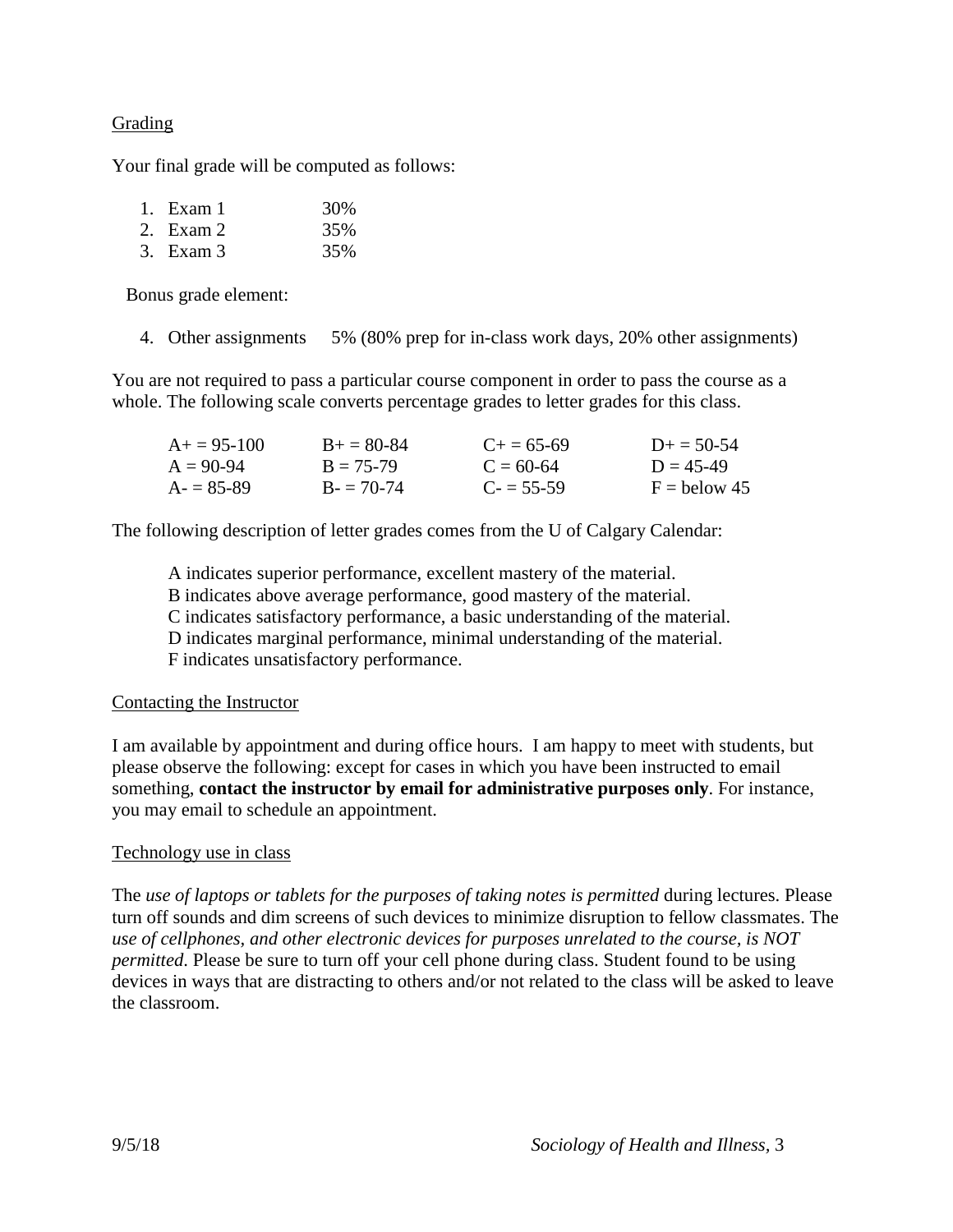### Additional Course Notes:

### **Emergency Evacuations**

In the case of fire or other emergency evacuation of this classroom, please proceed to the assembly point at **ICT – Food Court**.

### **Handing in Papers, Assignments**

- 1. The main Sociology Department office does not deal with any course-related matters. Please speak directly to your instructor.
- 2. **Protection of Privacy:** The Freedom of Information and Protection of Privacy (FOIPP) legislation does not allow students to retrieve any course material from public places. Anything that requires handing back will be returned directly during class or office hours. If students are unable to pick up their assignments from the instructor, they provide the instructor with a stamped, self-addressed envelope to be used for the return of the assignment.
- 3. Final grades are not posted by the Sociology Department. They are only available online.

### **Ethics Research**

Students are advised that any research with human subjects – including any interviewing (even with friends and family), opinion polling, or unobtrusive observation – must have the approval of the Faculty Ethics Committee. In completing course requirements, students must not undertake any human subjects research without discussing their plans with the instructor, to determine if ethics approval is required.

### **Academic Misconduct**

Please refer to the website listed below for information on University of Calgary policies on Plagiarism/Cheating/Other Academic Misconduct: <http://www.ucalgary.ca/pubs/calendar/current/k-5.html>

### **Deferrals**

When possible, please provide advance notice if you are unable to write an exam or complete/turn-in assignments on time. All requests for deferral of a course component due to health reasons must be accompanied by written documentation as outlined in the University Calendar and should be obtained while the student has the health issue rather than after recovery. Deferrals will be allowed in the following circumstances: illness, domestic affliction or religious conviction. Travel arrangements, misreading the syllabus, and scheduling conflicts with other classes or employment are not valid reasons for requesting a deferral. Deferrals will not be granted if it is determined that just cause is not shown by the student.

If you have missed a test for a legitimate reason, the instructor can require you to write a "make up" test as close in time to the original test as possible or can choose to transfer the percentage weight to another course component. If the instructor schedules a "make up" test for you, its date and location will be at the convenience of the Department of Sociology.

**Deferred Final Exam Form:** Please note that requests to defer a Registrar scheduled final exam are dealt with through the Registrar's Office. Further information about deadlines, and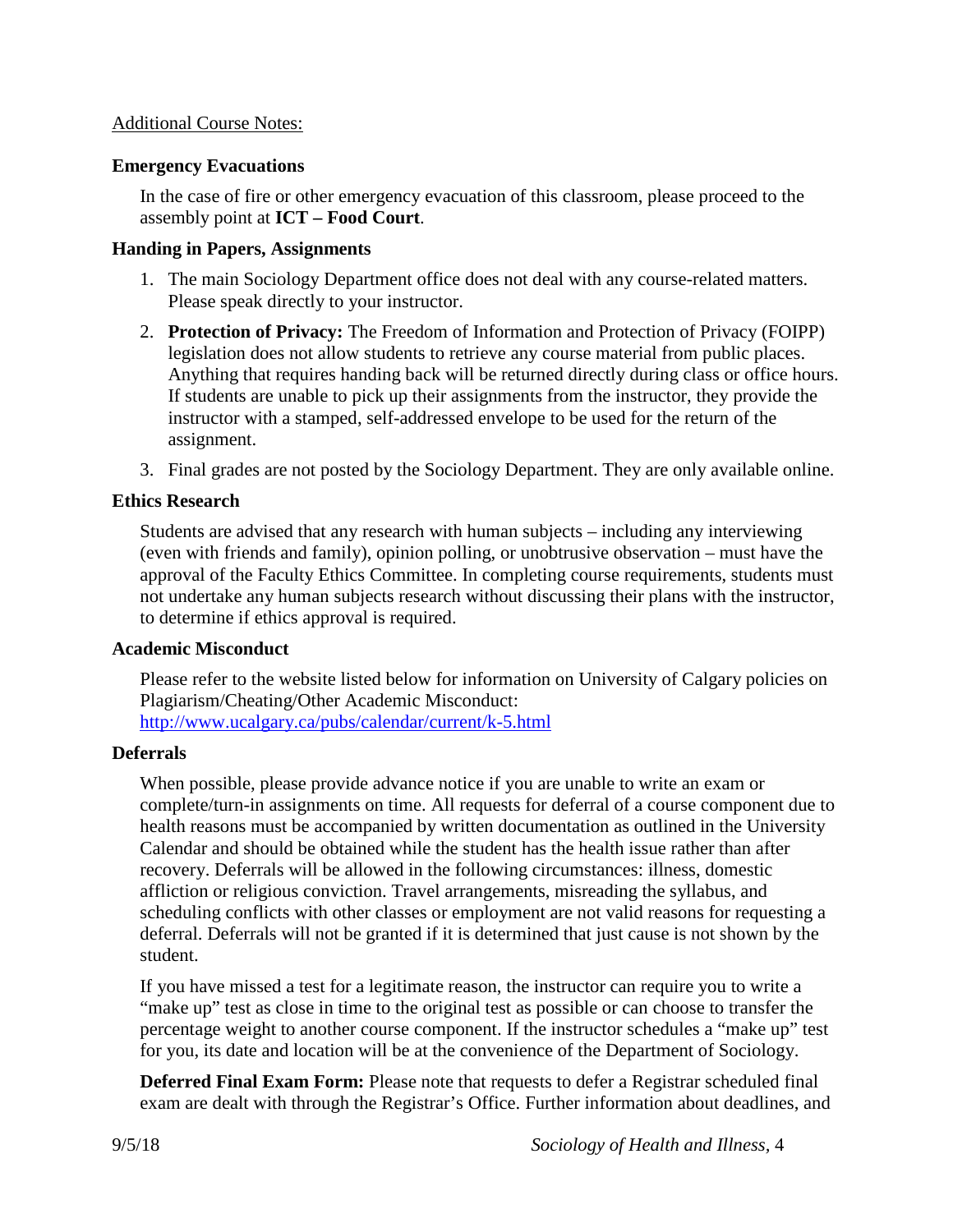where paperwork should be taken, is available on the form, which can be found at: <https://www.ucalgary.ca/registrar/student-forms>

**Deferred Term Work Form:** Deferral of term work past the end of a term also requires a form to be filled out. It's available at https://www.ucalgary.ca/registrar/files/registrar/deferred\_termwork15\_0.pdf

Once an extension date has been agreed between instructor and student, the form should be taken to the Faculty of Arts Program Information Centre (SS 110) for approval by an Associate Dean (Students).

### **Student Representation**

The 2018-19 Students' Union VP Academic is Jessica Revington [\(suvpaca@ucalgary.ca\)](mailto:suvpaca@ucalgary.ca).

For more information, and to contact other elected officials with the Student's Union, please visit this link: <https://www.su.ucalgary.ca/about/who-we-are/elected-officials/>

You may also wish to contact the Student Ombudsperson for help with a variety of University-related matters:<http://www.ucalgary.ca/ombuds/contact>

### **Safewalk**

The University of Calgary provides a "safe walk" service to any location on Campus, including the LRT, parking lots, bus zones, and campus housing. For Campus Security/Safewalk call 220-5333. Campus Security can also be contacted from any of the "Help" phones located around Campus.

#### **Academic Accommodation**

The student accommodation policy can be found at: [ucalgary.ca/access/accommodations/policy.](http://www.ucalgary.ca/access/accommodations/policy)

Students needing an Accommodation because of a Disability or medical condition should communicate this need to Student Accessibility Services in accordance with the Procedure for Accommodations for Students with

Disabilities [ucalgary.ca/policies/files/policies/student-accommodation-policy.](http://www.ucalgary.ca/policies/files/policies/student-accommodation-policy.pdf)

Students needing an Accommodation based on a Protected Ground other than Disability, should communicate this need, preferably in writing, to the course instructor.

### **Student Resources**

**[SU Wellness Centre](http://www.ucalgary.ca/wellnesscentre/)**

**[Campus Mental](https://www.ucalgary.ca/mentalhealth/) Health Strategy**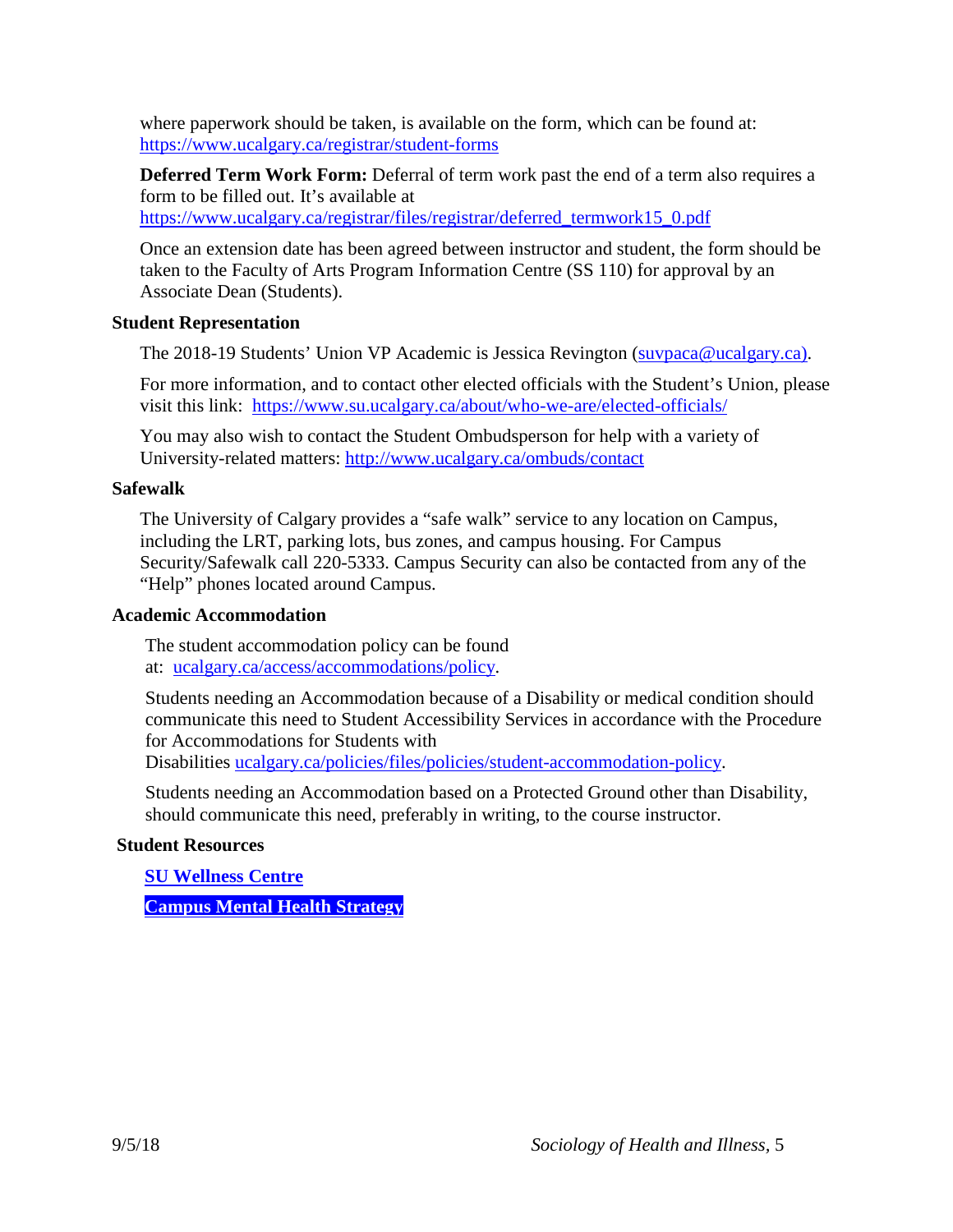# **COURSE SCHEDULE**

| <b>Date</b>     | <b>Readings (located on D2L)</b>                                                          | <b>Topic</b>                           |                                                                                                      |
|-----------------|-------------------------------------------------------------------------------------------|----------------------------------------|------------------------------------------------------------------------------------------------------|
| Sep 7F          | Introduction to the course                                                                |                                        |                                                                                                      |
| Sep 10 M        | Wertz & Wertz                                                                             |                                        | knowledge, the social construction of health &<br>Medical authority, medical practice and<br>illness |
| Sep 12 W        | No class                                                                                  | Medical authority<br>and medical       |                                                                                                      |
| Sep 14 F        | Farmer & Campos, "New Malaise"<br>Film: "The Deadly Deception"                            | knowledge                              |                                                                                                      |
| Sep 17 M        | Berg<br>Ryn & Fu                                                                          | Practice variation,<br>medical errors, |                                                                                                      |
| Sep 19 W        | In-class work day 1: different perspectives on how<br>the social affects medical practice | evidence-based<br>medicine             |                                                                                                      |
| Sep 21 F        | Timmermans                                                                                |                                        |                                                                                                      |
| Sep 24 M        | Zola                                                                                      |                                        |                                                                                                      |
| Sep 26 W        | <b>Barker</b><br>Ehrenreich                                                               | Social construction<br>of illness,     |                                                                                                      |
| Sep 28 F        | Frank                                                                                     | medicalization,                        |                                                                                                      |
| Oct 1 M         | In-class work day 2: differing perspectives on the<br>social construction of illness      | medical control                        |                                                                                                      |
| Oct 3 W         | Catch-up, exam review                                                                     |                                        |                                                                                                      |
| Oct 5 F         | <b>EXAM ONE</b>                                                                           |                                        |                                                                                                      |
| Oct 8 M         | Banks, et al.                                                                             |                                        | Social model of health, politics of                                                                  |
| Oct 10 W        | Tesh, "Disease, Causality, Politics"                                                      |                                        |                                                                                                      |
| <b>Oct 12 F</b> | Phelan, Link & Tehranifar                                                                 | Health inequality,                     |                                                                                                      |
| Oct 15 M        | Wilkinson                                                                                 | political ideology<br>and disease      |                                                                                                      |
| Oct 17 W        | Syme                                                                                      | prevention                             |                                                                                                      |
| Oct 19F         | In-class work day 3: differing perspectives on the<br>social determinants of health       |                                        |                                                                                                      |
| Oct 22 M        | McKinlay                                                                                  | Political economy,                     |                                                                                                      |
| Oct 24 W        | Film TBA                                                                                  | environment,                           | health promotion, political<br>economy of health                                                     |
| Oct 26 F        | Farmer, "On Suffering and Structural Violence"                                            | structural violence,                   |                                                                                                      |
| Oct 29 M        | Catch-up, exam prep                                                                       | and health                             |                                                                                                      |
| Oct 31 W        | <b>EXAM TWO</b>                                                                           |                                        |                                                                                                      |
| Nov 2 F         | (No new reading)                                                                          | Canada's health                        |                                                                                                      |
| Nov 5 M         | Evans, "Canada"                                                                           | care system                            |                                                                                                      |
| Nov 7 W         | Bodenheimer & Grumbach                                                                    |                                        | Health care systems and                                                                              |
| Nov 9 F         | (no new reading)                                                                          |                                        |                                                                                                      |
| Nov 19 M        | Gabe                                                                                      | Other health care                      |                                                                                                      |
| Nov 21 W        | (no new reading)                                                                          | systems (UK, U.S.,                     |                                                                                                      |
| Nov 23 F        | Gladwell, "Moral-Hazard Myth"                                                             | Germany)                               |                                                                                                      |
| Nov 26 M        | <b>Reading TBA</b>                                                                        |                                        | organization                                                                                         |
| <b>Nov 28 W</b> | Film: "Medicare Schmedicare"                                                              |                                        |                                                                                                      |